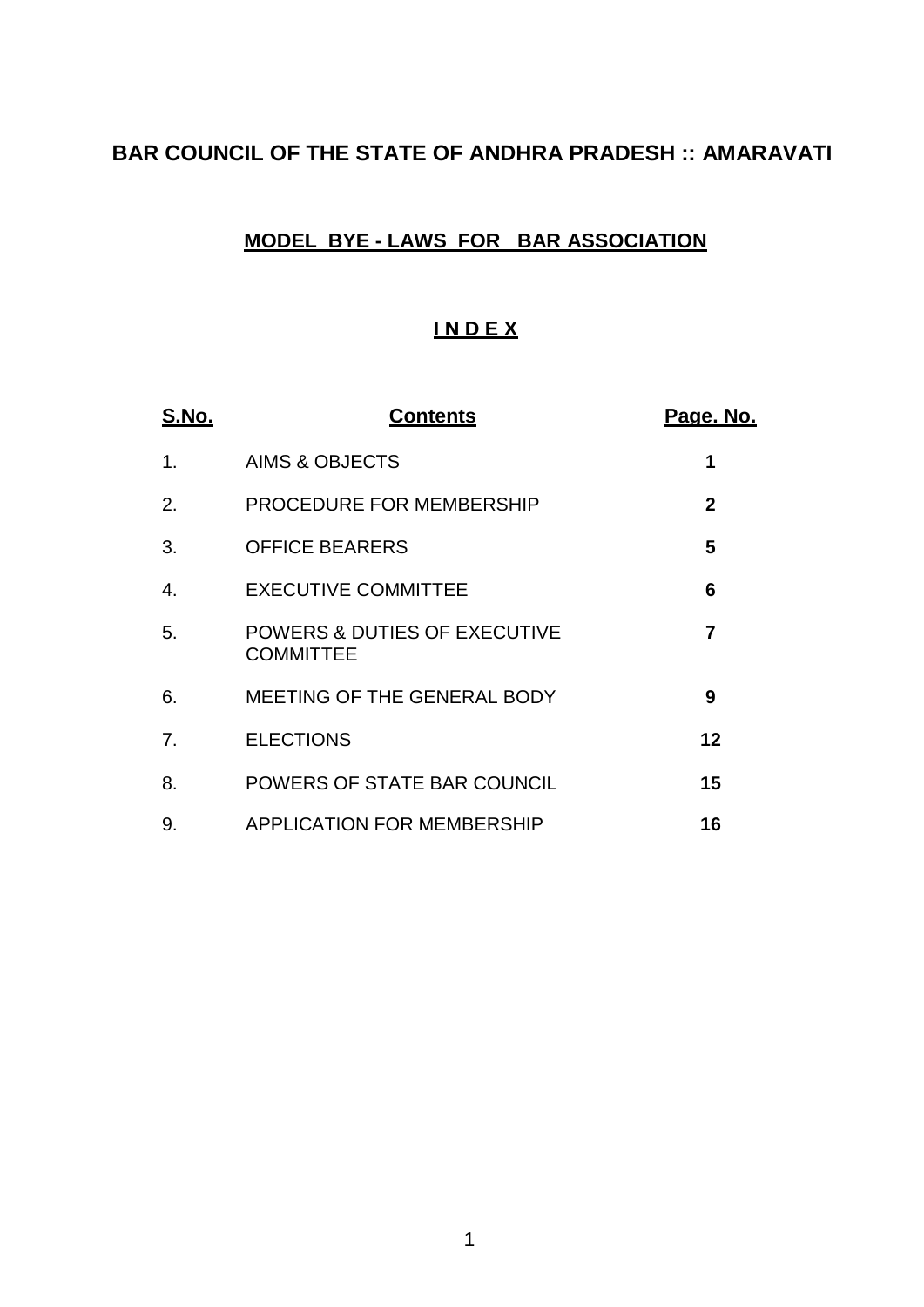## **BAR COUNCIL OF THE STATE OF ANDHRA PRADESH :: AMARAVATI.**

## **MODEL BYE-LAWS FOR BAR ASSOCIATIONS** :

1. The Bar Association shall be known and called as Bar Association .

#### 2. **AIMS & OBJECTS**:

- (i) To maintain high standards of legal profession;<br>(ii) To eradicate toutism and to take effective me
- To eradicate toutism and to take effective measures against the touts ;
- (iii) To protect and safeguard the professional interest of its Members;
- (iv) To safe guard the fundamental rights and civil liberties of citizens ;
- (v) To make arrangements for the study of law books, provide for a good and reasonably sufficient library and also for the comforts and amenities of its members.
- (vi) To work for the welfare of the members ;
- (vii) To promote harmonious relations between the Bench and Bar;
- (viii) To discuss and opine on matters of public interest and to organise symposiums, debates and lectures on various subjects concerning law, justice, administration of justice and professional ethics;
- (ix) To work out ways and means to help, guide and train members of the Bar and to provide them facilities in order to establish themselves in the profession;
- (x) To create an atmosphere so as to maintain grace and dignity of the legal profession;
- (xi) To organize lectures, seminars and workshops etc., by Bar Association itself or in coordination with the Bar Council of A.P. or with the other Bar Associations.
- (xii) To abide by all the directions of the State Bar Council of A.P. issued from time to time for effective implementation of the Byelaws.

To adopt the guidelines and directions issued by the Bar Council of A.P. from time to time in the interest of Advocate community.

- (xiii) To extend legal aid to the poor and to organise such aid;
- (xiv) To form co-operative Societies for housing etc., of its Members.
- (xv) To coordinate, cooperate and render desired help to the members of the Bar Association;
- (xvi) To coordinate and implement various welfare schemes provided by the State Bar Council as well as the Bar Council of India;
- (xvii) To influence and inspire the Members of the Association for selfconfidence and self-respect and create in them a sense of unity and affinity and brotherhood. ;
- (xviii) To act as an allied Unit of the State Bar Council for all organizational and welfare activities;
- (xix) To safeguard the rights and privileges of the Advocates with the help of Privilege Committee of the State Bar Council of A.P., whenever necessary;
- (xx) To undertake publication of legal literature or journals.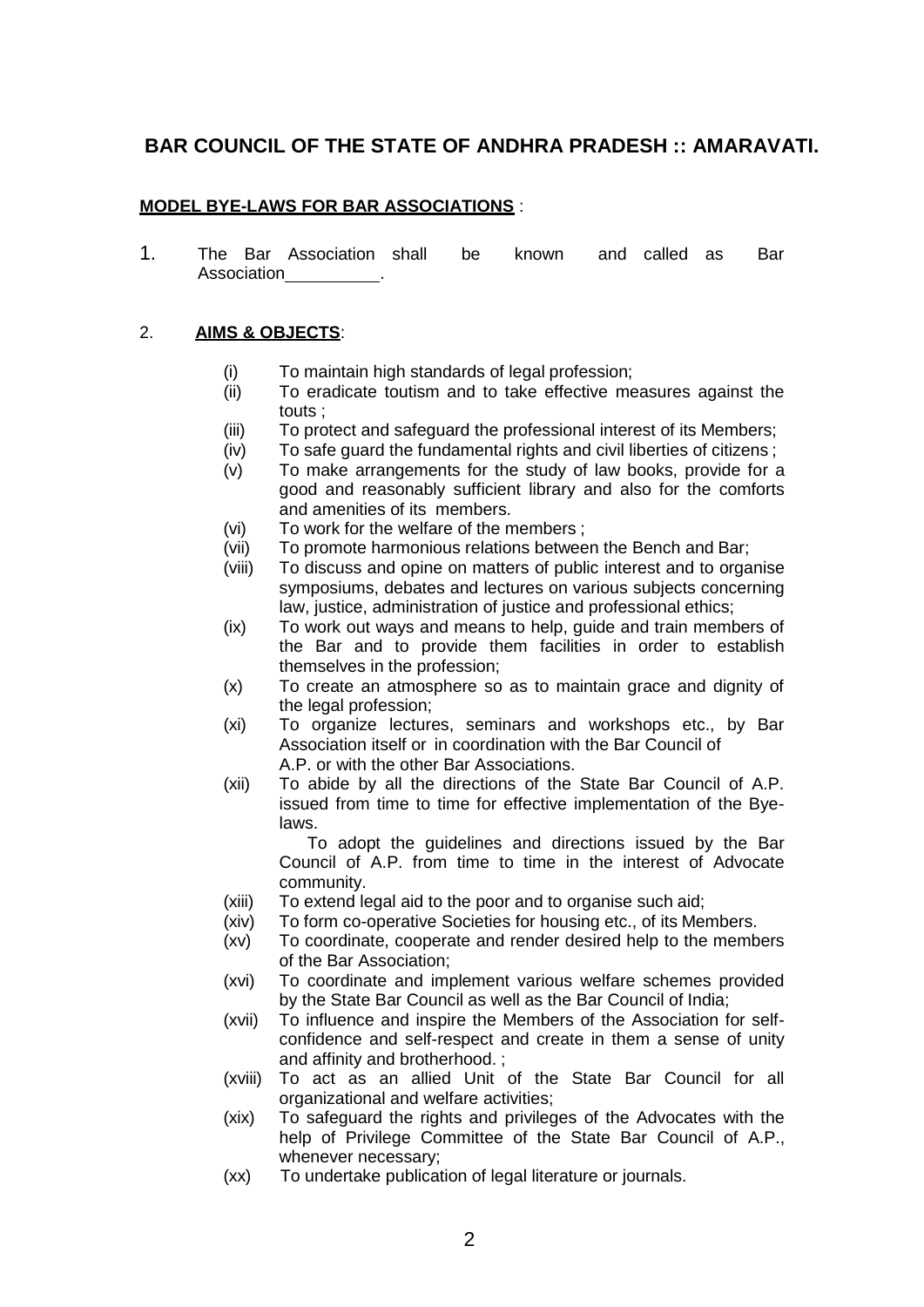#### **3. PROCEDURE FOR MEMBERSHIP :**

- 1) a) The Executive Committee shall in its discretion admit as a member of the Association any Advocate borne on the rolls of any State Bar Council who applies for membership and expresses his willingness to abide by the rules and regulations of the Association.
	- b) "Member" means a Donor Member, Patron Member, Life Member, Ordinary Member but not an Honorary Member.
	- c) Members shall be of the following categories :
		- i) Donor members being those members who pay one time special subscription of Rs.25,000/- only or such other amount as may be fixed by the General Body of the Association. They will be Members for life.
		- ii) Patron Members being those members who pay one time special subscription of Rs.10,000/- only or such other amount as may be fixed by the General Body of the Association. They will be members for life.
		- iii) Life Members being those members who pay one time special subscription of Rs.3,000/- only or such other amount as may be fixed by the General Body of the Association. They will be members for life.
		- iv) The Ordinary members are those members who pay monthly subscription as follows :
			- (a) members who are having less than 10 years of standing @ Rs. 20/-
			- (b) members who are having more than 10 years and less than 25 years of standing @ Rs. 40/-
			- (c) members who are having more than 25 years of standing @ Rs. 50/-

O R

Such other amount as may be fixed from time to time by the General Body of the Association in respect of (a) (b) (c) categories of Ordinary Member.

v) An advocate can be a member of more than one Bar Association, however, he / she is entitled to exercise his / her right to vote only in one Bar Association. Every such Advocate shall inform his/ her choice of exercise of voting right to the concerned Bar Association to which he / she opts to vote as well as to the Bar Council of A.P.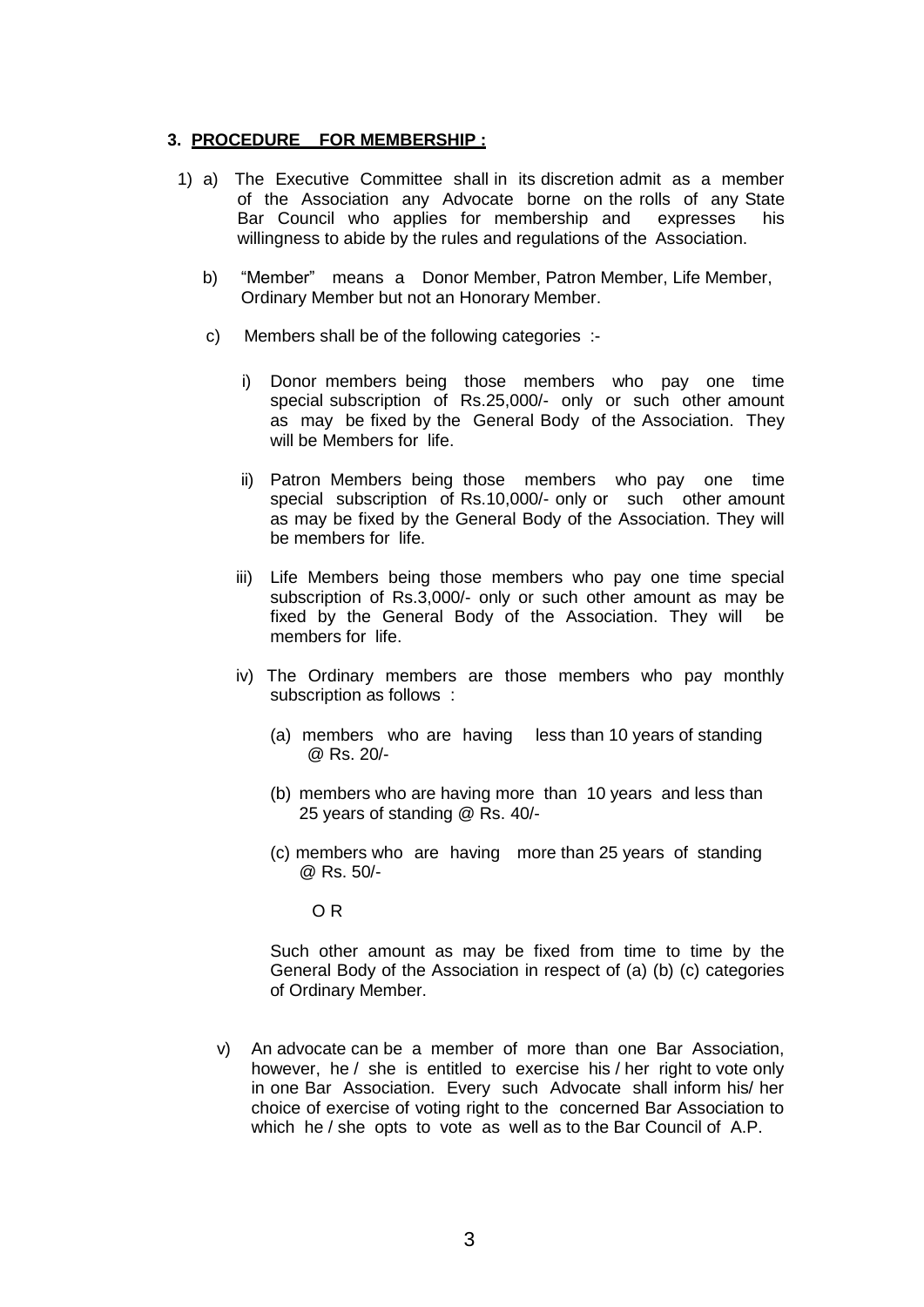A member is entitled to contest for any post only in the Bar Association, in which he has voting right.

vi) For any reason if any such member intends to change his option he/ she shall inform the same in aforesaid manner to the Bar Association in which he / she exercises his/ her voting right and also to the Association previously where he / she has exercised the voting right and also to the Bar Council of A.P.

The Advocate who is a member of more than one Bar Association shall exercise his option of exercising the voting right six months prior to the date of issuance of election notification by the concerned Bar Association as per the common Bye-laws.

In default of which, the member shall not have right to vote in any of the Associations, of which he / she is a member, till he / she exercises of such option.

Notwithstanding anything contained in these Bye Laws, if any member exercises his / her voting right in more than one Bar Association in the same year, it will be treated as other misconduct.

- d) The subscription year shall be from 1<sup>st</sup> April to 31<sup>st</sup> March of the succeeding year.
- 2) Every application for Membership (except Honorary Membership) shall be made in the prescribed form and signed by the applicant and recommended by two members. Such application form shall be accompanied by the fee, prescribed hereinafter, two passport size photographs and a xerox copy of Enrolment Certificate issued by the Bar Council.
- 3) The new Members seeking admission, shall pay an admission fee of Rs. 250/- and amount of Rs. 50/- towards identity card or the amount as prescribed by the Executive Committee of the concerned Bar Association for the said purpose.
- 4) The power to admit members in the Association shall vest in the Executive Committee of the Association. On such admission, the name of the applicant shall be entered on the rolls of the Association and he/she shall be a member.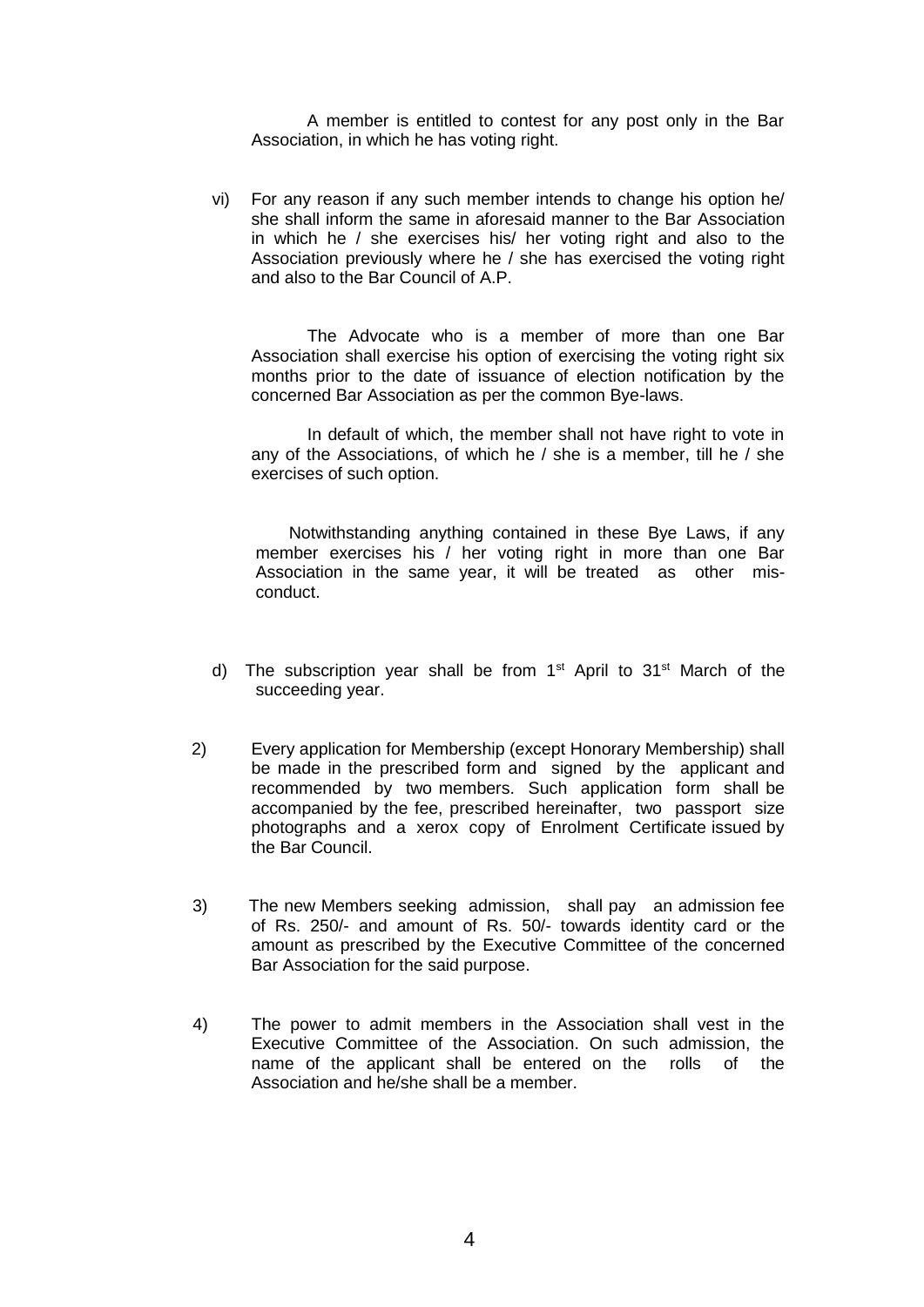- 5) a) Members shall be entitled, inter alia, to the following facilities :
	- i) Use the premises of the Association for legitimate purpose of rest and study between 09-00 AM to 07-00 PM.
	- ii) Borrow books from the lending Library subject to the Library rules made by the Executive Committee from time to time.
	- iii) Use the reference Library open for study through out the year during all the working days.
	- iv) Utilize lockers available on payment of monthly charges as fixed by the Executive Committee from time to time.
	- b) Members may not invite clients or outsiders into the Association premises or hold discussions with them within the premises.
- 6) Members desirous of availing Lending Library facilities shall deposit a sum of Rs.1,000/- or such amount as prescribed by the Bar Association, as caution deposit. If books lent are damaged or not returned within one week, the loss incurred would be recovered from the member from such deposit or otherwise. When the deposit is diminished, books will not be lent unless the deposit is replenished.
- 7) All the Members shall pay the monthly subscription every month without any default for smooth functioning of the Association.

Any Member in arrears of subscription or owing any other sum to the Association for a period of 3 months, shall not be entitled to utilize any of the facilities of the Association including use of the library or its premises.

If such default continues for a period of 6 months, such member is not entitled to vote in the ensuing Election in respect of the said year.

If such default continuous for a period of one year, such member is ceased to be the member of the Association. However, his / her membership can be restored on payment of entire arrears and penalty if any, as prescribed by the concerned Bar Association.

If a member does not restore his/her membership for more than one year he/she can be re-admitted as member subject to payment of entire arrears, penalty if any, as prescribed by the Association together with admission fee. On such re-admission, the concerned member will be treated as member of the Association continuously from the date of his/her initial admission.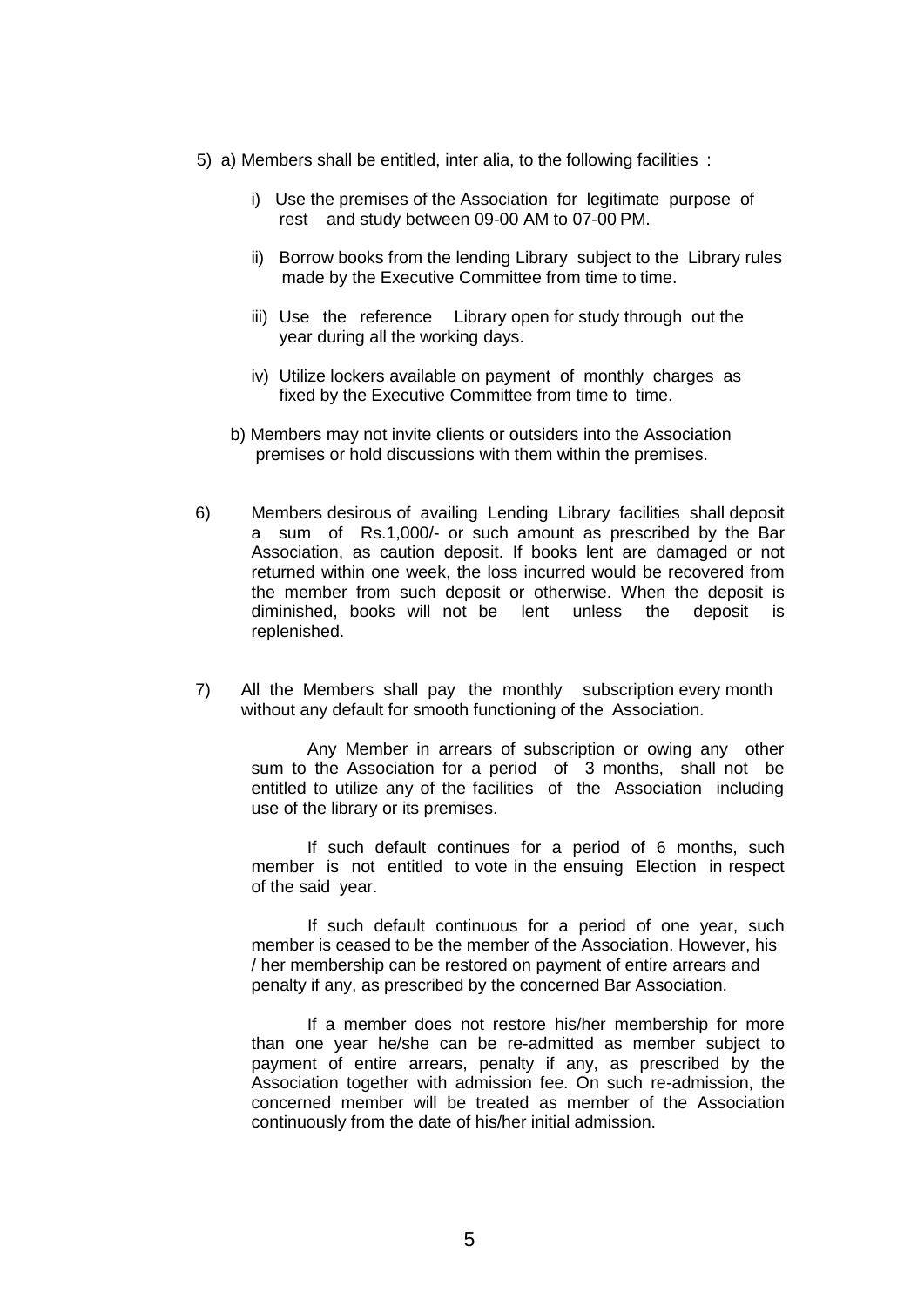## **4. REMOVAL OF MEMBERSHIP :**

The Executive Committee of the Bar Association shall have power to remove any Member from its Register of Members on the following grounds :-

- (i) If he is removed from the Rolls of the State Bar Council.
- (ii) If he is guilty of gross misbehavior or mis-conduct, or any conduct detrimental to the interest of the Association, subject to ratification of the General Body of the Association.

Provided that he / she shall be given an opportunity of being heard by Executive Committee or any other Committee authorized by Executive Committee for the said purpose.

#### **5. RESIGNATION OF MEMBERSHIP :**

Any member who desires to resign from the Membership of the Association may submit a written resignation to the Secretary of the Bar Association who shall place the same before the Executive Committee. The Executive Committee may accept the resignation subject to payment of arrears.

On such acceptance the member shall cease to be Member of the Association. The Secretary of the Association shall intimate the acceptance of resignation to the Bar Council of A.P.

## 6. **GENERAL BODY** :

The General Body of the Bar Association shall consist of all the members on the rolls of the Bar Association.

## 7. **OFFICE BEARERS** :

.

The Bar Association shall have the following Office Bearers :-

- (a) President
- (b) Vice-President
- (c) General Secretary
- (d) Joint Secretary
- (e) Library Secretary
- (f) Treasurer
- (g) Sports & Cultural Secretary
- (h) Lady representative ( if the number of lady advocates is more than 10)
- (i) Executive Committee Members

Provided that the President of the Bar Association at High Court & District Courts shall have standing at the Bar for not less than 20 years and the Vice-President of the Bar Association shall have standing at the Bar for not less than 15 years.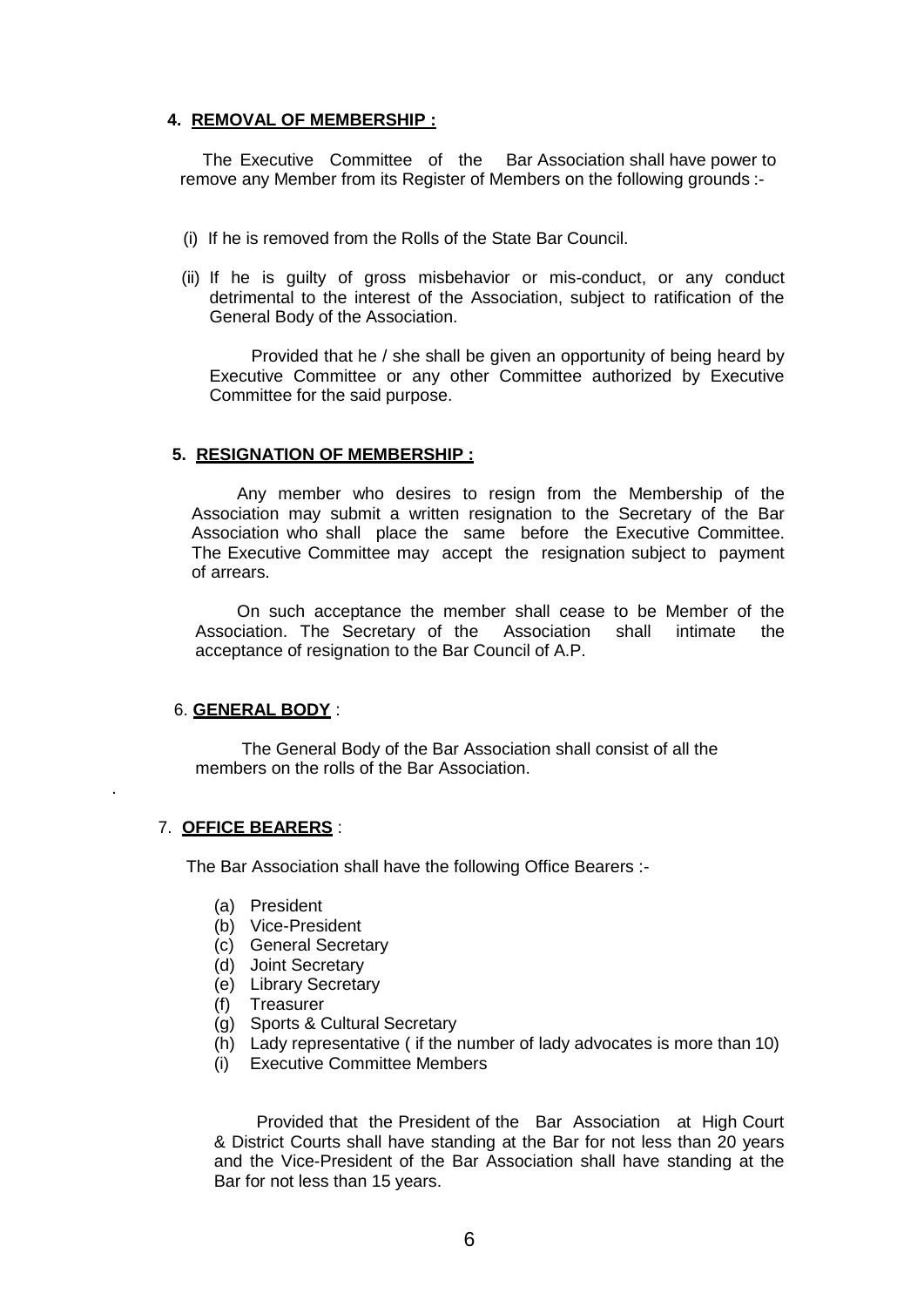The General Secretary and Joint Secretary of Bar Association at High Court & District Courts shall have standing at the Bar for not less than 12 & 10 years respectively and the Library Secretary, Treasurer and Sports & Cultural Secretary of the Bar Association shall have standing at the Bar for not less than 8 years.

The President of Bar Association at Senior Civil Judge's Court shall have standing at the Bar for not less than 12 years and Vice-President shall have standing at the Bar for not less than 10 years.

The President of Bar Association at Junior Civil Judge's Courts shall have standing at the Bar for not less than 10 years and the Vice – President shall have standing at the Bar for not less than 8 years .

The General Secretary and Joint Secretary of Bar Association at Senior Civil Judge's Courts & Junior Civil Judge's Courts shall have standing at the Bar for not less than 8 years, Library Secretary, Treasurer and Sports & Cultural Secretary of the Bar Association shall have standing at the Bar for not less than 6 years.

The General Body of the Bar Association may specify the standing at the Bar for the post of Lady Representative.

The Executive Committee Members shall have minimum 2 years of standing at the Bar.

In the event of non-availability of a member having required standing as mentioned in the above proviso, it is competent for the General Body of the Association to prescribe standing at the Bar by way of resolution.

#### **8. EXECUTIVE COMMITTEE :**

;

The Executive Committee of the Bar Association shall consist of :-

- (i) President, Vice-President, General Secretary, Joint Secretary, Library Secretary, Treasurer, Sports & Cultural Secretary, Lady representative and Executive Committee Members.
- (ii) The Executive Committee members shall not exceed 15 or as may be fixed by the General Body of the Association from time to time.

However, the concerned Bar Association may resolve to nominate not more than 5 Senior Members of the Bar, who are having not less than 20 years of standing at Bar as Executive Committee Members, within a period of two weeks from the date of assumption of the charge by the new Committee.

- (iii) Executive Committee Members :- Amongst the Executive Committee Members three members shall be
	- a) a member more than 30 years of standing
	- b) a member more than 20 years of standing
	- c) a Lady member more than 10 years of standing.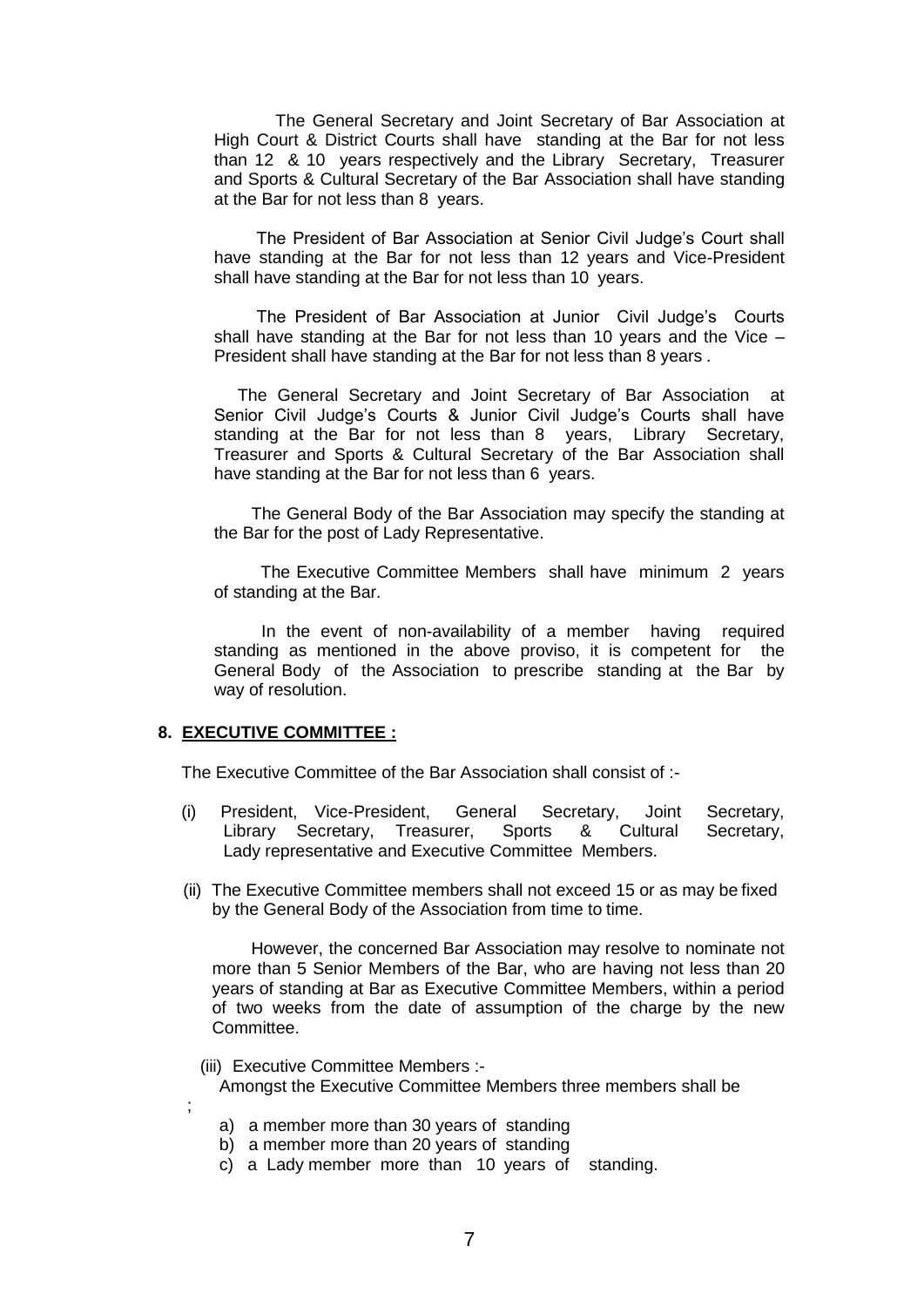provided that at least 1/3rd of the Executive Committee Members shall be from the Advocates whose standing at the Bar Association on date of the Election notification is more than 10 years;

In the event of non-availability of a member having required standing as mentioned in the above proviso, it is competent for the General Body of the Association to prescribe standing at the Bar by way of resolution.

(iv) The Executive Committee may form Sub-Committees from amongst the Members of the Executive Committee for management of library, furniture and other purposes of the Bar Association.

#### 9. **TERM OF OFFICE**:

The term of the Executive Committee shall be one year. The Election shall be held in the last week of March of every year. The new Body shall assume office from 1<sup>st</sup> April onwards. The outgoing Committee shall handover the charge forthwith.

#### **10. MEETINGS OF THE EXECUTIVE COMMITTEE :**

- (i) The meetings of the Executive Committee shall be convened by the General Secretary every month and as often as may be necessary to transact its business or when ordered by the President or on written requisition of at least 1/3 members of the Executive Committee stating the business to be transacted at such requisitioned meeting.
- (ii) The quorum required for the meeting of the Executive Committee shall be more than half of its Members.

Provided that there need not be any quoram for adjourned meeting on the ground of want of quoram.

(iii) Work done or Resolution passed by the Executive Committee shall not be validated by reason of any vacancy in the Body not being filled up or for any defect in its constitution.

#### **11. POWERS AND DUTIES OF EXECUTIVE COMMITTEE:**

- (a) To admit Members to the Bar Association.
- (b) To appoint sub-committees from out of its members or the members of the General Body to carry out the aims and objects of the Association.
- (c) To engage servants, fix their remunerations grant them leave, to impose fine, suspend/discharge or dismiss them.
- (d) To estimate budget for the ensuing year.
- (e) To approve monthly accounts.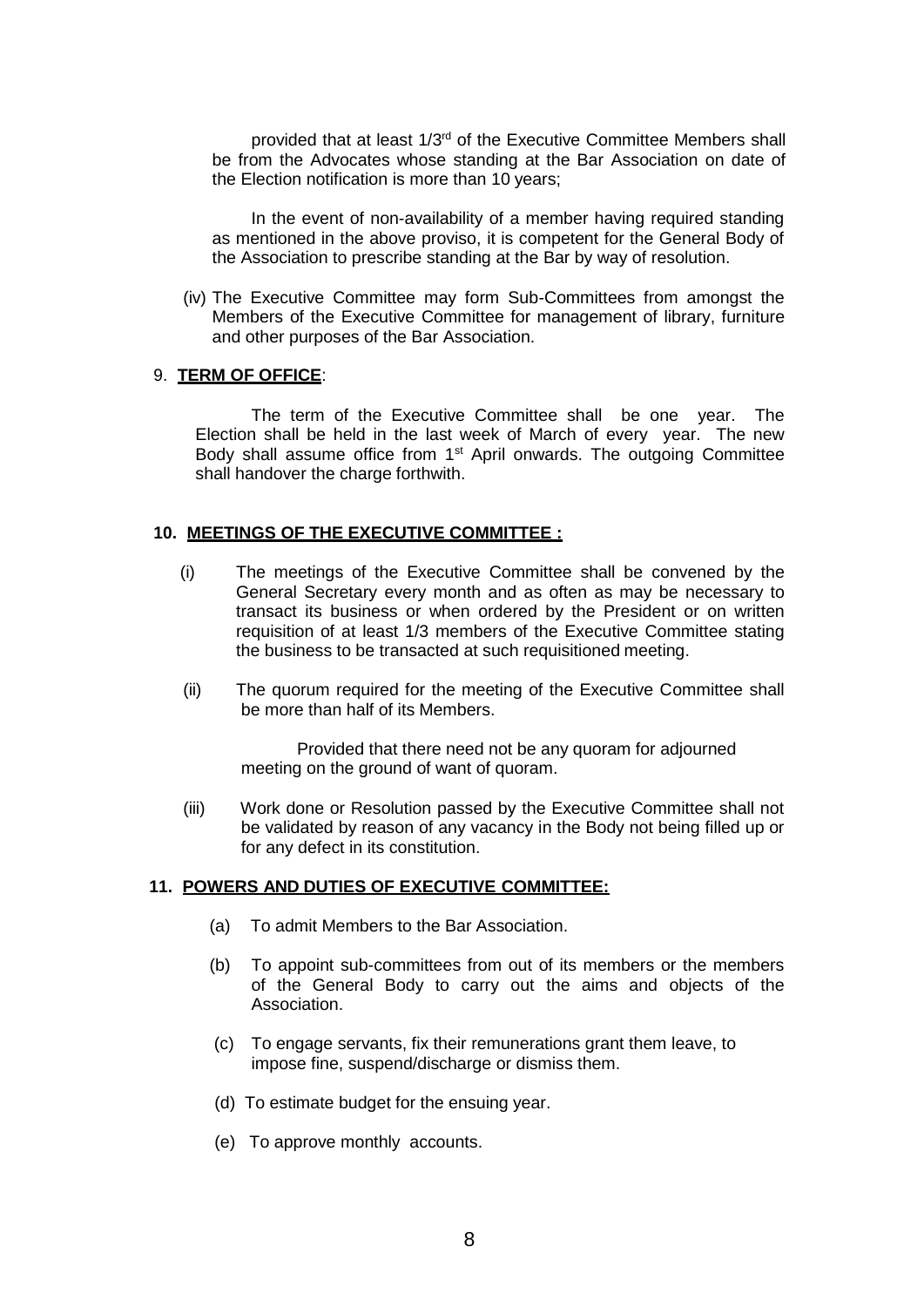#### 12. **RIGHTS & DUTIES OF OFFICE BEARERS** :

- **1) PRESIDENT:-** The President of the Bar Association will have a general control and supervision over the functioning of the Bar Association. He shall preside all meetings of the Bar Associations including the Executive Committee and shall have a right of casting vote in case of equality of votes.
- **2) VICE- PRESIDENT:-** would act as the President in the absence of the President and shall have the same power as that of the President.

#### **3) GENERAL SECRETARY :-**

The General Secretary shall be the Chief Executive Officer of the Bar Association. It shall be his duty :

- (a) To convene meetings of the General Body, the Executive Committee or the Sub-Committee from time to time in consultation with President and to submit to them all applications, resolutions and the suggestions received or other business to be transacted by them ;
- (b) To issue Agenda for the meeting of the General Body and the Executive Committee and fix dates of their meetings in consultation with the President ;
- (c) To maintain Minutes of the Proceedings of meetings of the General Body, Executive Committee and Sub-Committees and other records of the Association ;
- (d) To prepare reports for submission to the Executive Committee and to carry on all correspondence of the Association.
- (e) To maintain the Register of Members and send the same to the Bar Council on or before 15<sup>th</sup> March of every year and failure of the same, amounts to mis-conduct;
- (f) To prepare and submit the Budget ;
- (g) To divide and allot the work to the sub-committees subject to the approval of the Executive Committee.
- (h) To do all such acts as are necessary to be done under these Rules and that might be delegated by the General Body as are beneficial to and in the interest of the Association.
- (i) To implement the resolutions of the Executive Committee / General Body.
- (j) To correspond with the Bar Council of A.P. as well as other authorities.

#### **4) JOINT SECRETARY** :-

The Joint Secretary will have the same powers as that of the General Secretary in his absence and such other powers that may be specifically entrusted to him by the Executive Committee.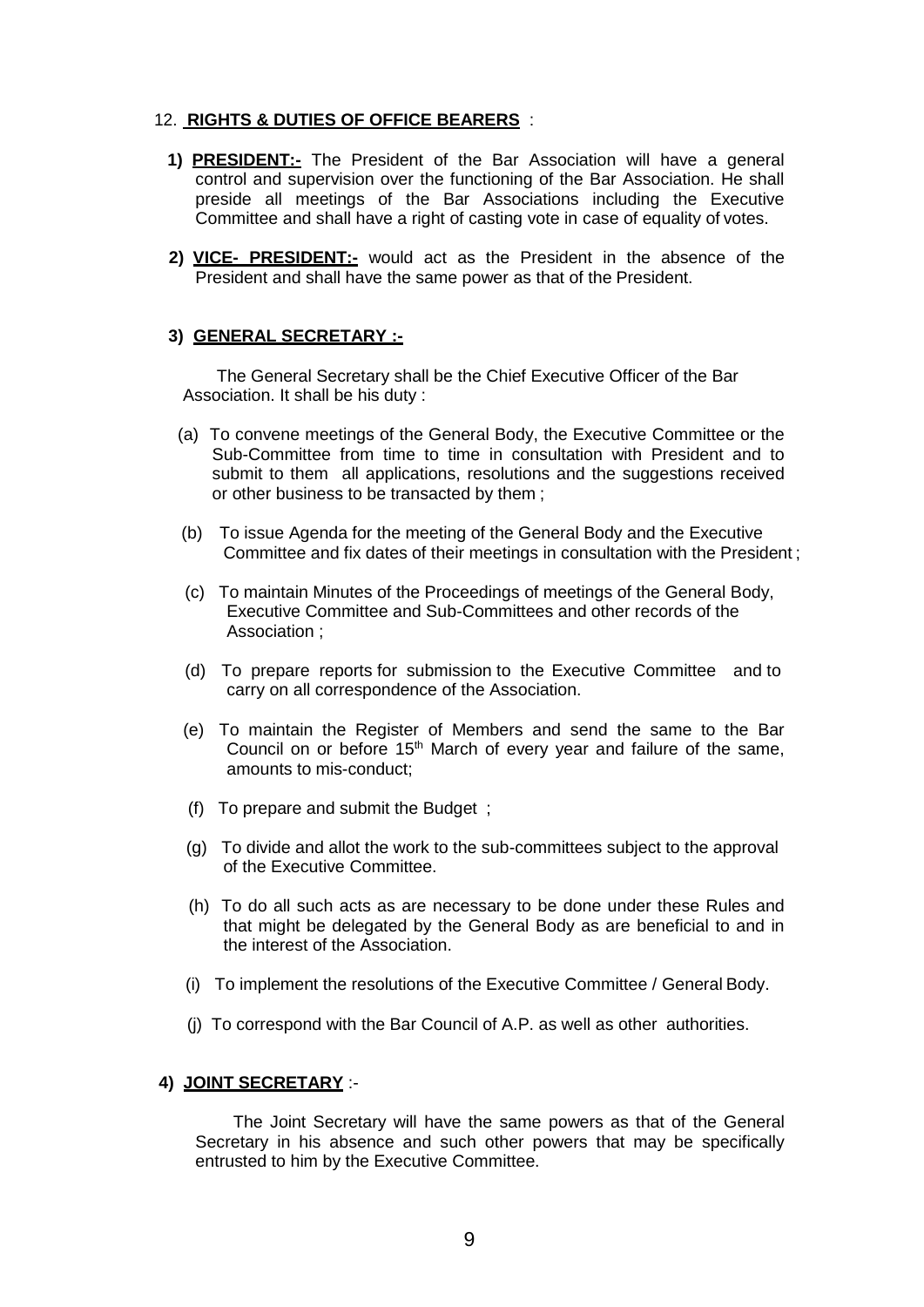- **5) LIBRARY – SECRETARY :-** The Library Secretary shall be the Incharge of all the books in the Library and shall maintain them and keep accounts there of by maintaining necessary Registers like Stock Register and Issue Register etc.,
- **6) TREASURER** :- The Treasurer shall be responsible for all the funds and properties of the Bar Association and shall have general control over all funds and properties of the Bar Association. He shall maintain regular accounts which shall be got audited annually and the report of the Auditor shall be placed before the Executive Committee and subsequently in the meeting of the General Body. The Treasurer shall submit the income & expenditure, accounts in quarterly meeting of the Executive Committee. It shall be his duty to collect subscription regularly payable by the Members of Association.

To open accounts with a Nationalized / Scheduled Bank in the name of the Bar Association and operate the same jointly under the signature of himself and the President or Secretary.

- **7) SPORTS & CULTURAL SECRETARY** :- To conduct games and sports to the members of the Bar Association and also to arrange for cultural programs is fixed by the Executive Committee.
- **8) LADY REPRESENTATIVE :-** To represent the issues of the Lady members of the Bar Association if any, and such other duties as may be assigned by the Executive Committee.

## **13. MEETINGS OF THE GENERAL BODY :-**

#### **(i) Annual General Body Meeting :**

The Annual General Body Meeting of the Bar Association shall be held every year as far as possible in the  $1<sup>st</sup>$  week of March, by giving 15 days clear notice.

The following business shall be transacted at the Annual General Body Meeting :-

- (a) To receive, consider and pass the statements of account and balance sheet for the year submitted by the Treasurer and the Report submitted by the General Secretary.
- (b) To appoint the Auditor and fix his remuneration;
- (c) To consider any application or proposal submitted by any member at least 10 days before the date of the meeting.
- (d) To transact any other business with the permission of the President of the meeting;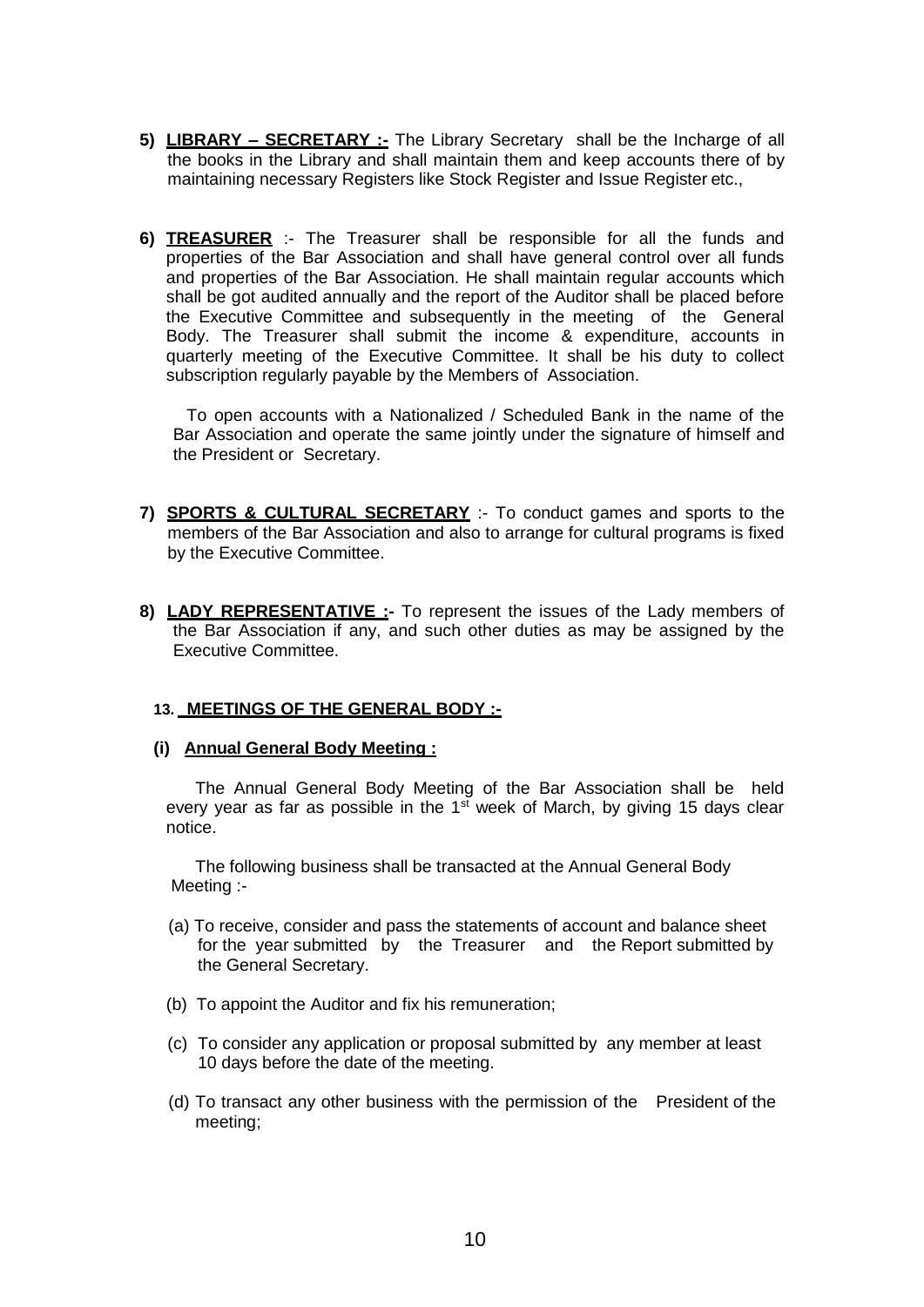#### **(ii) General Body Meeting :**

There can be a General Body Meeting as decided by the Executive Committee by giving 7 days clear notice.

#### **(iii) Extra-ordinary General Body Meeting :**

- (a) Any urgent, special or extraordinary General Body meeting, shall be convened by the General Secretary with the previous consent of the President or in his absence, the Vice-President or on a written requisition of at least 1/4 or 200 whichever is lesser out of the total members of the Association specifying the reasons for requesting the meeting within 3 days from the date of receipt of requisition.
- (b) The quorum required for all the General body meetings shall be  $1/3<sup>rd</sup>$  or 200 of the members on the rolls of Bar Association.
- (c) There need not be any quorum for the adjourned meeting.
- (d) The affixation of the notice on the notice board of the Association shall be deemed to be sufficient notice to the Members.

#### 14. **VACANCIES OF MEMBERS OF EXECUTIVE COMMITTEE** :

Any vacancy of the Executive Committee members shall be filled up by the Executive Committee by way of co-option and such members shall hold the office for the residuary term.

#### 15. **FINANCIAL YEAR** :

The Financial year of the Association shall be from 1<sup>st</sup> April of each year to 31<sup>st</sup> March of the following year.

#### 16. **FUNDS** :

The Fund of the Bar Association shall be the funds collected by the Bar Association, by donations, collection or grants and from other sources.

#### 17. **RESERVE FUND** :

.

The amounts received from the donors, patron members, life members shall be kept in Fixed Deposits as a Reserve Fund. Such fixed deposits made in the name of Bar Association, shall not be withdrawn without prior approval of the General Body.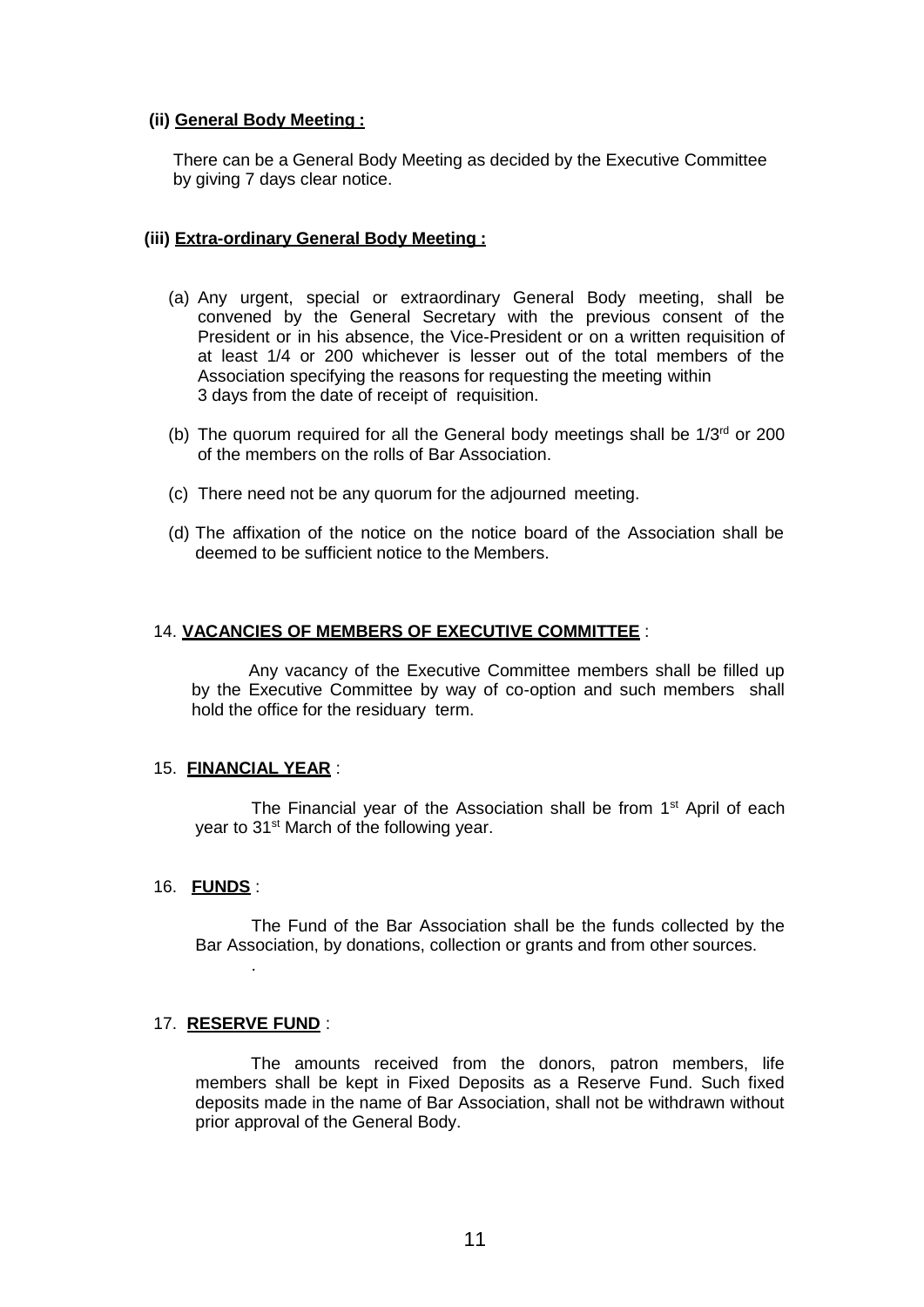#### 18. **BOOKS & REGISTERS TO BE MAINTAINED** :

The following books & registers shall be maintained by Bar Association :

- (i) Membership Register :
	- (a) Register of Members with Voting right
	- (b) Register of Members without Voting right .
- (ii) Subscription Book
- (iii) Separate books for the Agenda of the Executive Committee and General Body;
- (iv) Separate proceedings books for the Executive Committee and General Body Meetings and those of the Sub-Committees;
- (v) The complete list of books or catalogue in the Bar Association Library;
- (vi) The list of Furniture and fixtures of the Bar Association;
- (vii) Inward and outward Registers of correspondence and local Day book;
- (viii) Voucher Files, complaint book and such other registers as the General Secretary thinks necessary or as the Executive Committee may direct;
- (ix) A list of Registered Clerks of the Members of the Bar Association;
- (x) Daily Account Book and Ledger;

#### 19. **AMENDMENTS IN BYE-LAWS** :

No amendment to the Bye-laws shall be made by the Bar Association without passing any resolution by the General Body of the Association by a 2/3<sup>rd</sup> of the members attended.

Provided that such resolution cannot be given effect to without the approval of the A.P. State Bar Council.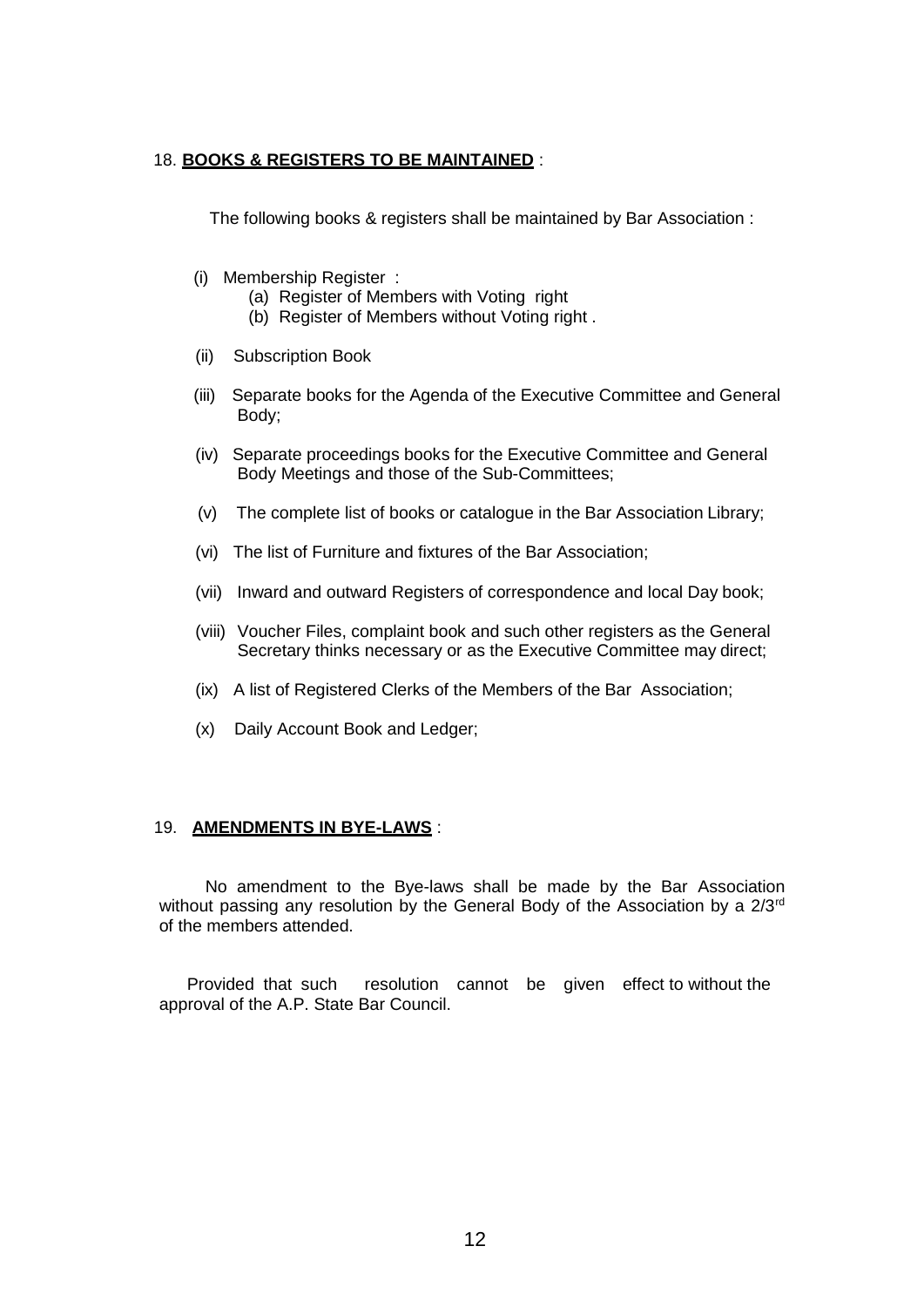## **E L E C T I O N S**

#### 20. **ELECTORATE** :

Electorate shall consist of all the members of the Association who are eligible to vote.

The Executive Committee shall publish the list of members eligible to vote as per schedule.

## 21. **ELECTION PROCEDURE** :

- 1. (a) The General Secretary of the Bar Association shall display the list of members who are in arrears on or before 2<sup>nd</sup> January of every year. The members who are in the list shall clear the arrears on or before 10<sup>th</sup> of February.
	- (b) The General Secretary of the Bar Association shall prepare the list of members who are entitled to vote before 15<sup>th</sup> February of every year and calling objections within 7 days from the date of publication. The General Secretary shall prepare final list of members entitled to exercise their vote and publish the same on or before 1<sup>st</sup> March of every year.
- 2. The Executive Committee shall fix the Election Schedule for conducting election in the last week of March of every year and appoint Election Officer who shall have at least 20 years of standing or Senior Member available in the Bar, 20 days prior to the date of election.
- 3. The General Secretary shall hand over the schedule to the Election Officer.

#### **22. Election Schedule:**

The Election Officer shall follow the Election Schedule fixed by the Executive Committee and conduct Election.

#### **23. Code of Conduct for Election :**

(a) Every member who files the nomination shall sign in the prescribed form undertaking that the code of conduct will be adhered to by him during the election.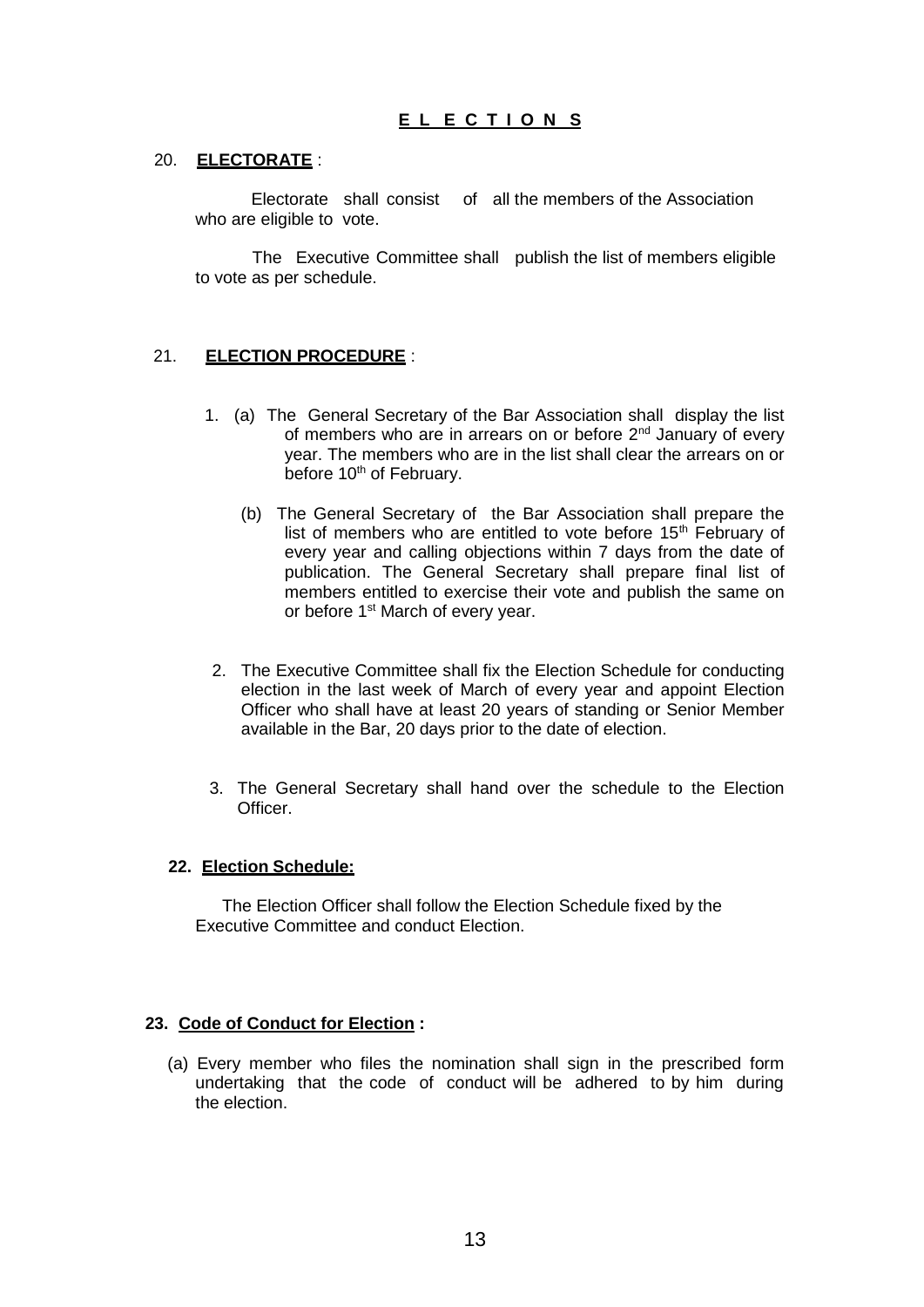## **Code of conduct will include :**

- i) Not to canvass within 100 yards of the polling station on the date of polling.
- **ii)** The contesting candidates shall not advertise through wall posters, hoardings, banners, newspapers, cinema & T.V. advertisements etc., and not to make any promises or offer gifts to the Bar Association or individuals. They shall also not address any public meeting except within the premises of the Bar Association. They shall neither host any parties nor get parties hosted by some body else**.**
- iii) Any contesting candidate or his agents commit any malpractice in Election process, it shall be treated as "mis-conduct" as per Advocates Act, 1961.
- iv) any other condition as stipulated by the Election officer.
- (v) The contesting candidates can seek votes by inland letters / post cards / visiting cards or letters of post card size or through S.M.S, The contents of the letter may be in the nature of information of his candidature and shall not induce the voter with promises.
- (vi) The contesting candidates shall maintain dignity and decorum of the profession and shall not indulge in any mal practices.

## **24. ELECTION RULES :**

- (i) The nominations shall be scrutinized by the Election Officer in the presence of the candidates or their representatives and the nominations which are not in order shall be rejected and a list of valid nominations shall be prepared. A list of valid nomination for the various offices shall be published on the Notice Board of the Association on the day following the last day for filing of nomination.
- (ii) Any person who filed nomination may withdraw by intimating the same to the Election Officer in writing within the time limit fixed for withdrawals. The Election Officer after taking note of withdrawals shall publish a final list of nominations by exhibiting on the Notice Board of the Association.
- (iii) The Election shall be held between the hours of 10-00 A.M. and 4-30 P.M. on the date fixed for the election or as per the Election schedule fixed by the Executive Committee , not beyond 04 - 30 P.M.
- (iv) There shall be no ballot in respect of any office for which the valid nominations do not exceed the number of posts to be elected and such person or persons shall be declared to have been duly elected to the office or offices by the Election Officer on the date of publication of valid nominations.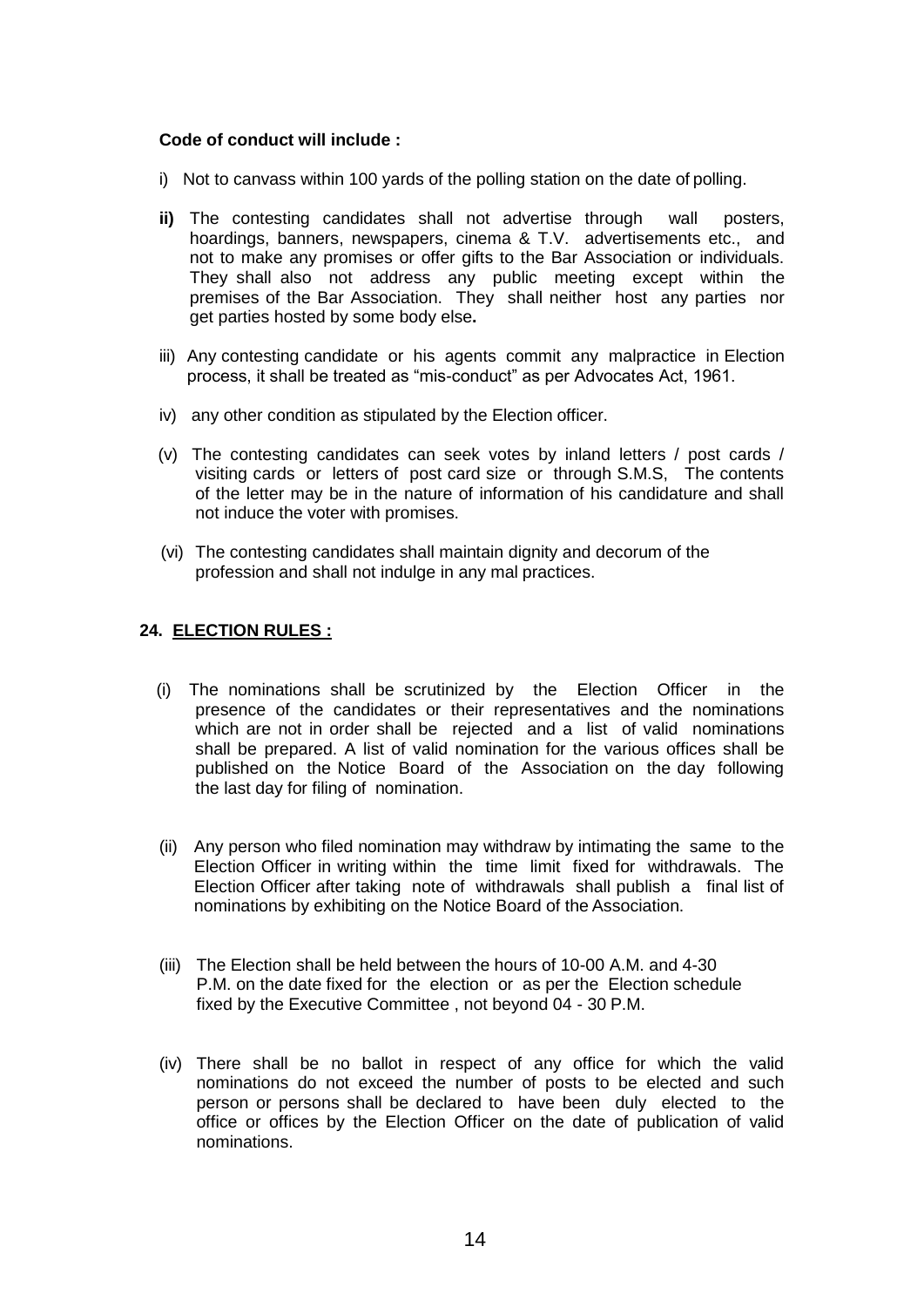- (v) The member shall produce his/her identity card issued by the Bar Association/ Bar Council.
- (vi) The Election Officer can appoint sufficient number of Members of the Association as tellers for the purpose of conducting the Election.
- (vii) Any candidate or his/her authorized representative may apply in writing to the Election Officer for recounting the ballots before the declaration of the results and in such event, the Election Officer may in his discretion order for recounting or reject after recording relevant reasons to that effect in writing and the same shall be final.
- (viii) In the event of the votes of candidates in respect of any office being found equal, the Election Officer shall cast lots and declare the result.
- (ix) The result of the election shall be notified in the Notice Board of the Association under the signature of the Election Officer on the following date of the counting of votes and shall send a copy of the same to the Bar Council and failure of the same will be viewed seriously.
- (x) If there is no valid nomination available after scrutiny for any of the posts the newly elected Executive Committee shall nominate and fill up such vacancy within one month.
- (xi) The Executive Committee if necessary may also resolve to appoint Assistant Election Officers from amongst Members of the Bar Association.
- (xii) In case a member who files nomination for more than one post fails to withdraw the nomination for other posts except one, he shall be disqualified from contest for all the posts.
- (xiii) The nomination fee for each post shall be fixed by the Executive Committee.
- (xiv) The Election Officer may use Electronic Voting Mechine or prepare the proforma of the Ballot paper and shall get printed, typed or cyclostyled such number of ballots as are required and shall put his signature and seal thereon, and the expenses to be incurred, are to be borne from out of the funds of the Bar Association.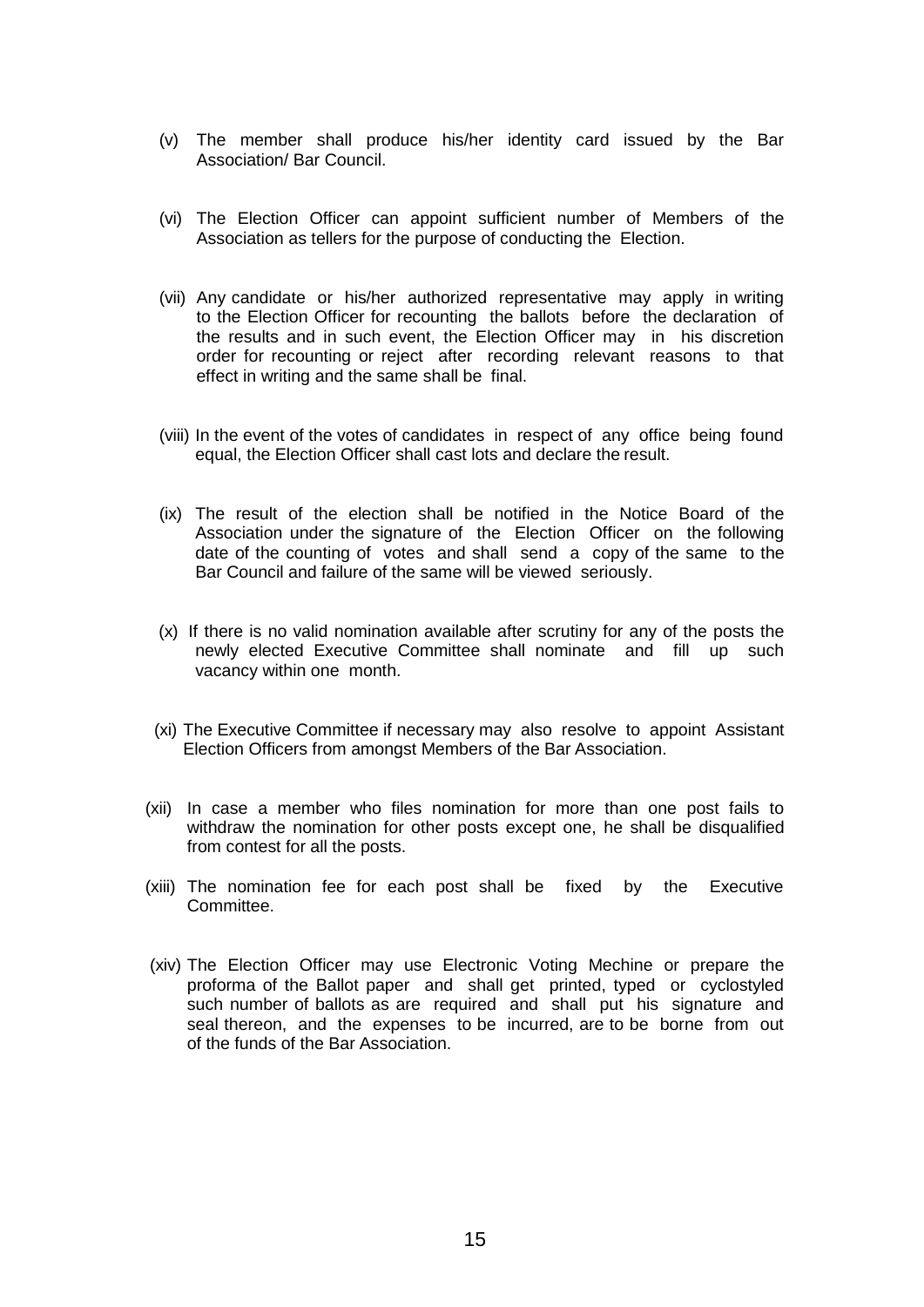## 25. **DISPUTES** :

- (i) Any dispute arises in connection with or in the course of election, the Election Officer shall refer the same to the Bar Council of A.P. the Bar Council will constitute a Committee consisting of three senior members of the concerned Association to resolve the dispute and the decision of the said Committee shall be final.
- (ii) The Committee shall dispose of the Election Petition within 45 days.
- (iii) The Committee shall decide the Election Petition duly calling for remarks from the Election Officer and consider the material available on record.
- (iv) However, the Elected Body shall be entitled to continue in office and no act, order or resolution of the Elected Body or any of its Committee shall be called in question on the ground that the Election is invalid.

## **26. POWERS OF STATE BAR COUNCIL :**

In case the Bar Association fails to conduct Election as stipulated in the Bye laws, on the compliant received in writing from any member of such Association or on suo-moto, the Chairman of the State Bar Council shall appoint an Adhoc Committee from senior members of the said Bar Association to manage the affairs of the Bar Association and to conduct the Election as per the schedule fixed by the Chairman and outgoing Body shall handover the charge to such Adhoc Committee.

## 27. **REPEAL & SAVINGS** :

- 1) on adoption of these Bye-laws, the Bye-laws existing as on date shall stand repealed.
- 2) Notwithstanding the Repeal , i) Any action or decision taken before said adoption of these Byelaws shall not be invalid.
- 3) The Office Bearers & Members of the Executive Committee already elected before the adoption of these Bye-laws shall, notwithstanding their term before such adoption, cease to hold such office with effect from the 1<sup>st</sup> April of the year of the adoption of these Bye-laws.

**\* \* \***